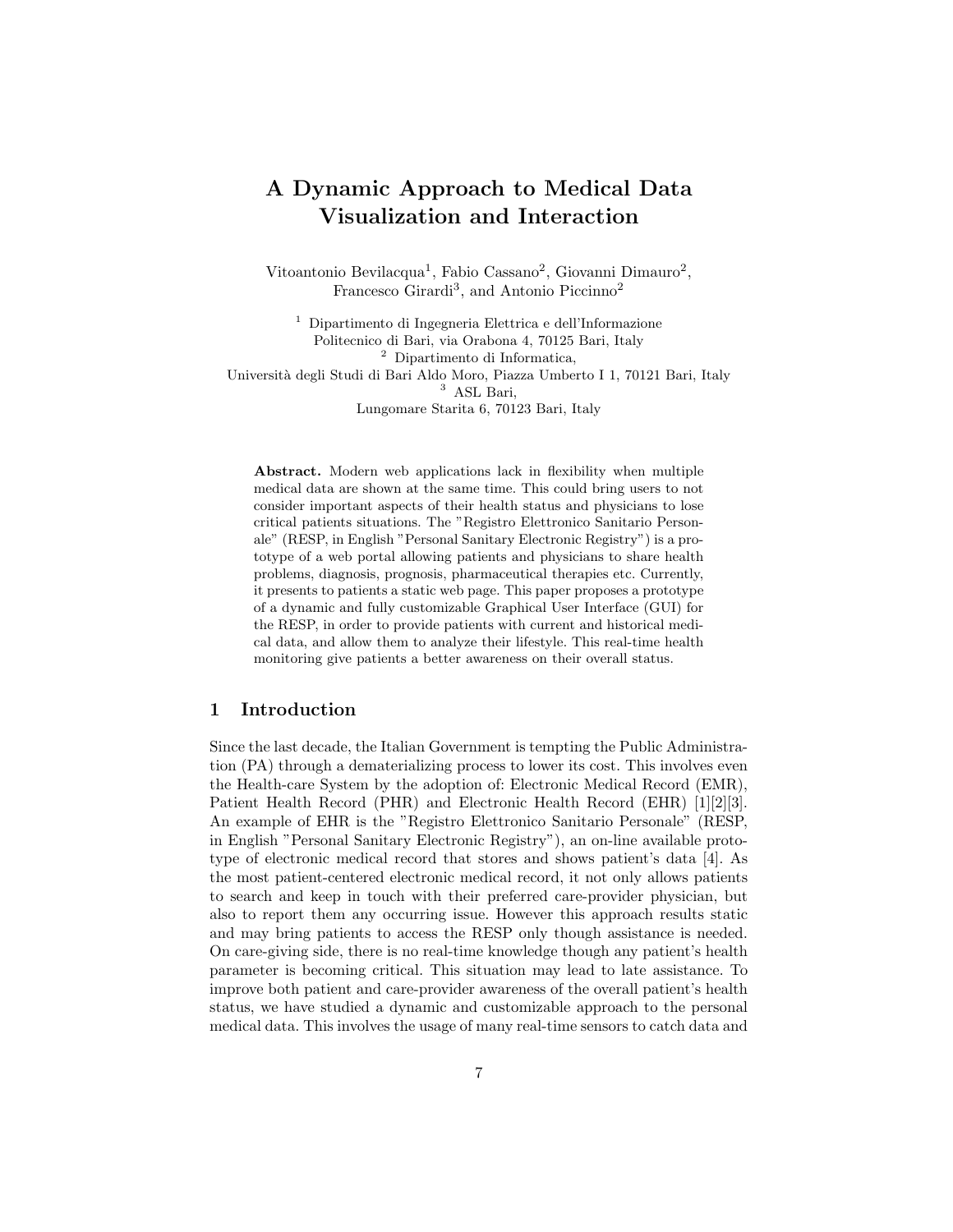allow users to customize the way those are shown. In this way, while patients can monitor medical data and visualize their history to analyze the lifestyle, careprovider can promptly spot any issue and give a fast assistance. Furthermore, showing those kind of information in every user's home page can lead to a deeper parameter monitoring for every user.

The adoption of the electronic medical record rather than the classical one, is a way to revolutionize people's approach to health [5]. Thanks to modern pervasive systems of sensors (e.g. Internet of Things (IoT) devices) and the advantage of the modern smart-phone applications, people get involved in a more healthy lifestyle [6]. Despite many studies, currently there are no unified platforms where all those data are conveyed and where users can easily get an overview [7][8]. In fact each i-health sensor or application has its own proprietary (sometimes commercial) web portal where only specified data are shown.

The RESP is an electronic medical record web portal which allows patient and care-provider from Italy (but in the future maybe all over the world) to meet and share their information or medical problems. It works similarly to a social network where both patient and care-provider can send and receive messages, ask and get diagnosis, and so on. However, differently from the most known social networks, it lacks in customization on both sides. In this work we underline the importance of a dynamic approach to medical data visualization for the patient.

The current RESP patient's home page shows, on the center, a human image. It shows areas where the patient reported pain in a previous session. An example is shown in Figure 1. On the left side of the screen there is a bar where the patient can find a fixed menu with useful medical utilities (such as patient's diary, diagnoses, personal files, medical therapy etc.). On the top center side of the screen there is a button that allows patient to communicate an issue to his/her care-provider. Finally on the right side are summarized all patient health parameters. The just described view is static and each patient should navigate through the left menu to reach the desired piece of information. Moreover, it is pointless to provide an "always static" image of the patient at the center of the screen.

#### 2 The Proposed Approach

Modern smart-houses have been designed to assist people during their daily life through many IoT sensors and actuators. Those can be Internet-driven via smart-phones, Personal Computers or tablets. Nowadays there are plenty of Zig-Bee based devices or other commercial solutions such as the Nest [9] [10]. In a context where the patient owns a smart house and constantly use health applications on the smart-phone, RESP can become the main landmark for the collection and visualization of all those information. In this work we propose to change the patient's home page by showing:

- 1. Different and customizable views allowing users to rearrange them;
- 2. Hourly/daily graphs for each desired sensor;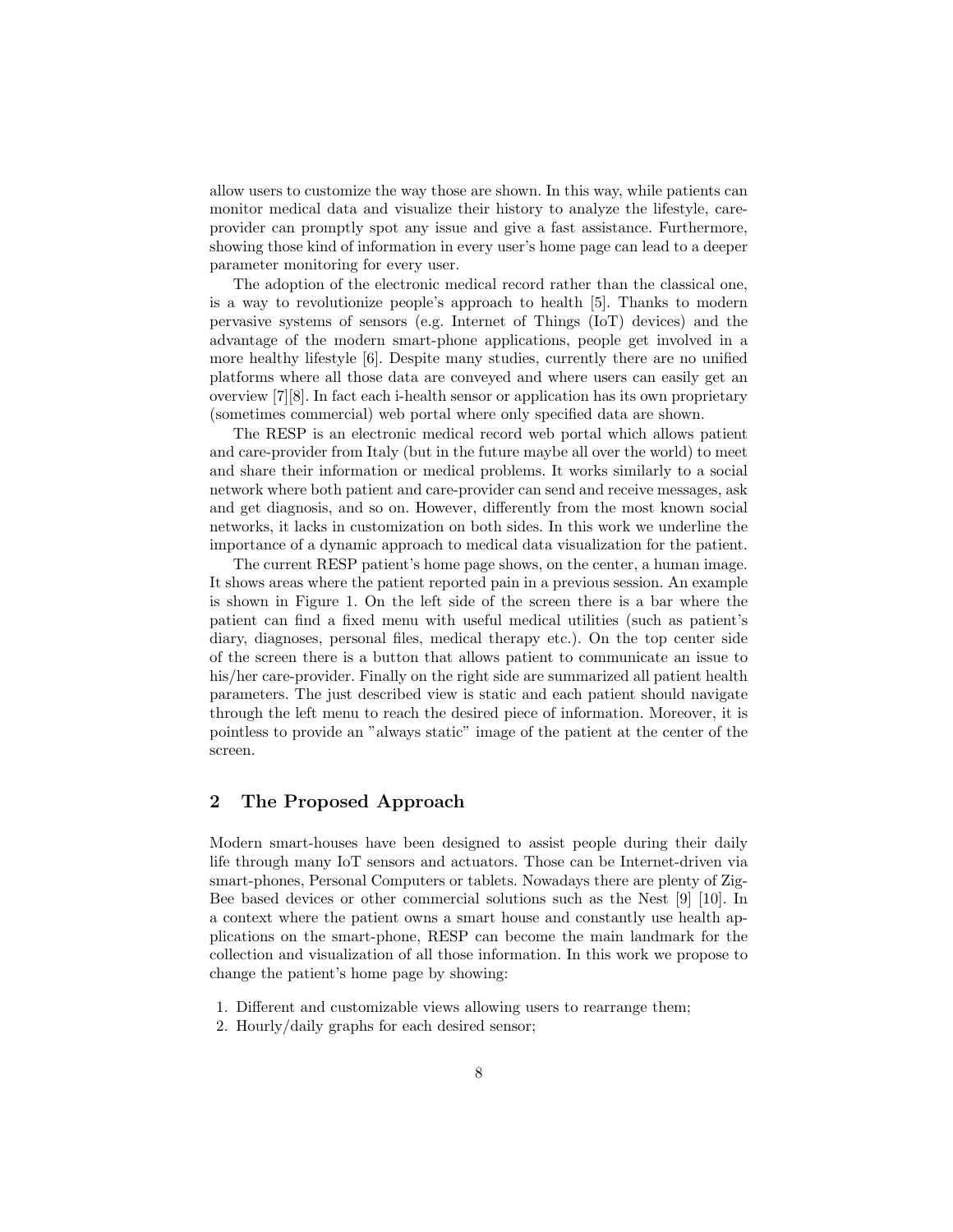

Fig. 1: The current patient RESP home page

3. Historical graphs for those parameters that cannot be daily or hourly monitored.

Each active graph may show a critical section that could warn the patient though a parameter is becoming critical and needs to get lowered.

An example of how the home page gets modified is shown in Figure 2. Rather than show the human image, a dynamic interface with multiple graphs can be shown (Figure 2 (a)). Users can add the desired graph by clicking on the "Add new graph" box at the bottom of the page. To delete an undesired graph it could right click on it and choose the delete option on the contextual menu. All available graphs could pop-up to the user once the "Add new graph" box is clicked (Figure 2 (b)). With this approach, each patient can customize its own home page by adding or deleting custom types of view, showing collected data from all sensors and devices he/she has. This kind of customization takes inspiration from the way modern smart-phone Operating Systems allow users to customize and rearrange icons on the different screens. Moreover, with this interactive approach, every RESP patient can constantly take under control its health status every time he/she login into the web portal. Unlike the actual services developed by some major technology companies, such as Microsoft with HealthVault and Apple with iOS Health, RESP purpose is different. While commercial solutions concentrate on data collection and visualization asking for a medical support when needed, RESP allows patients and physicians to meet and share medical records, pharmacological therapies etc. Our approach wants allow care-providers to keep track in real time the desired patient's health parameter (or parameters). On patient's side, the visualization of health information may lead to a self awareness of the lifestyle and the overall health status.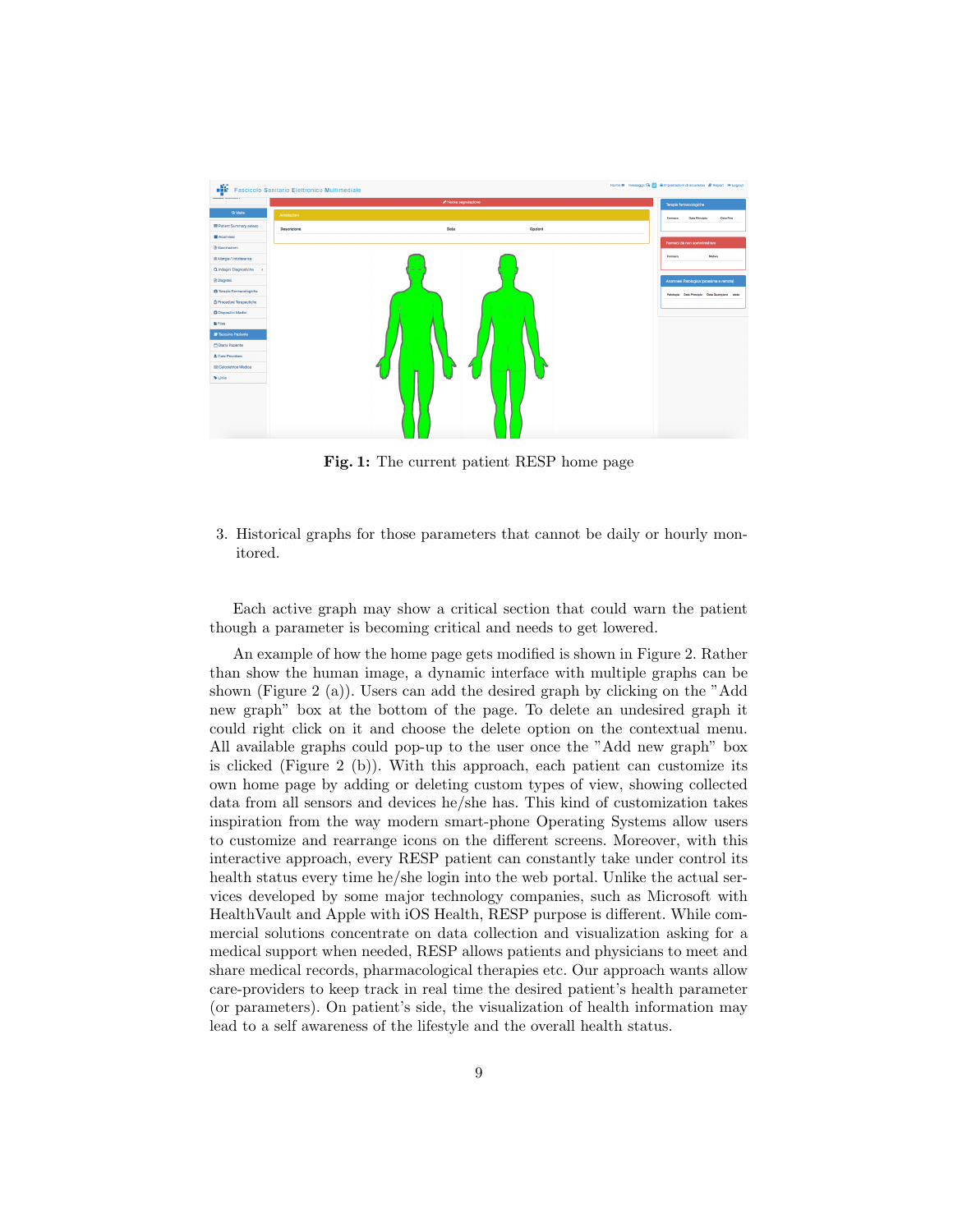

Fig. 2: The proposed RESP main Graphical User Interface: the patient home page (a); the available graphs accessible to the patient from its home page (b).

## 3 Conclusions and Future Works

In this work we have proposed a dynamic approach for medical data visualization and interaction. We have focused the attention on the way multiple data are stored in the RESP and how they can be visualized by the patients. The User Interface on both care-provider and patient side can be improved, applying End-User Development (EUD) techniques [11]. This study, is going to be tested and validated by different users according to the EUD theory and will evolve in many future works:

- The proposed patient customization will be ported to the care-providers (physicians, nurses, pharmacists etc.) home page showing all patient's critical situations. In this way, if necessary, care-providers can promptly give assistance or suggest them a medical examination. This support can be extended by creating, on care-providers side, an Expert System that, for example, may study patient's walk and warn for an Alzheimer disease start. This could lead to critical situation like patient's fall and can be detected by using a system like described in [12].
- The actual care-provider's GUI allows users to get a fast (but static) overview of a single patient's health status (shown in Fig 3). This GUI will be improved (e.g. including dynamic menu) to better keep in touch with the patients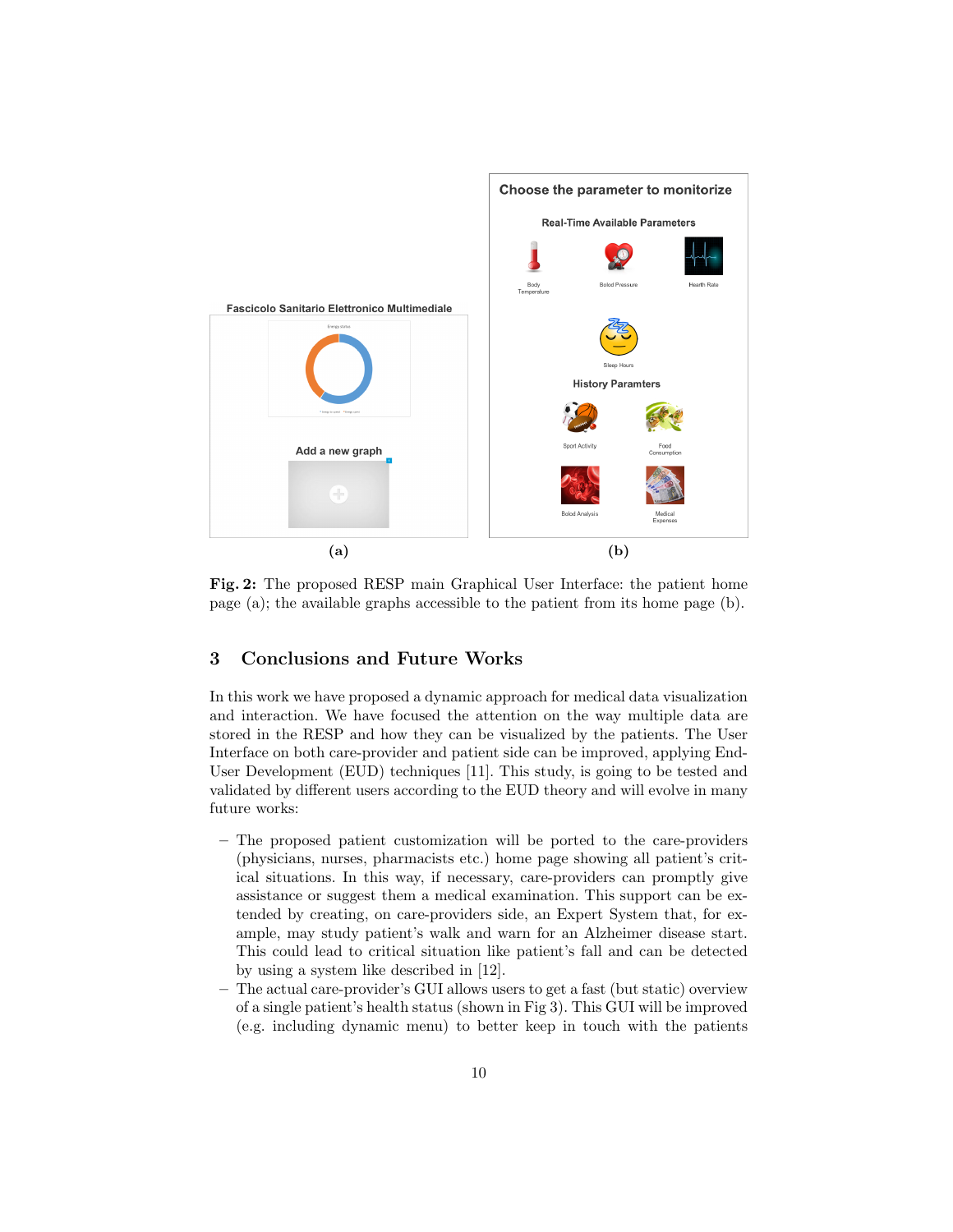

Fig. 3: The actual RESP care-provider GUI: the patient's list (a); once the careprovider clicks on the patient's detail, a view with the patient's last visit is shown (b).

health. Every care-provider will be able to customize the view of his/her patients by the specific pathology they are affected.

– A mobile application will be developed in order to keep all users closer to their health status and lifestyle. Push notifications can warn care-providers and patients if many sensor are recording some critical value or may suggest patient to improve the lifestyle.

## References

- 1. Wang, S.J., Middleton, B., Prosser, L.A., Bardon, C.G., Spurr, C.D., Carchidi, P.J., Kittler, A.F., Goldszer, R.C., Fairchild, D.G., Sussman, A.J., et al.: A cost-benefit analysis of electronic medical records in primary care. The American journal of medicine 114(5), 397–403 (2003)
- 2. Margalit, R.S., Roter, D., Dunevant, M.A., Larson, S., Reis, S.: Electronic medical record use and physician–patient communication: an observational study of israeli primary care encounters. Patient education and counseling 61(1), 134–141 (2006)
- 3. Mantas, J.: Electronic health record. Studies in health technology and informatics 65, 250–257 (2001)